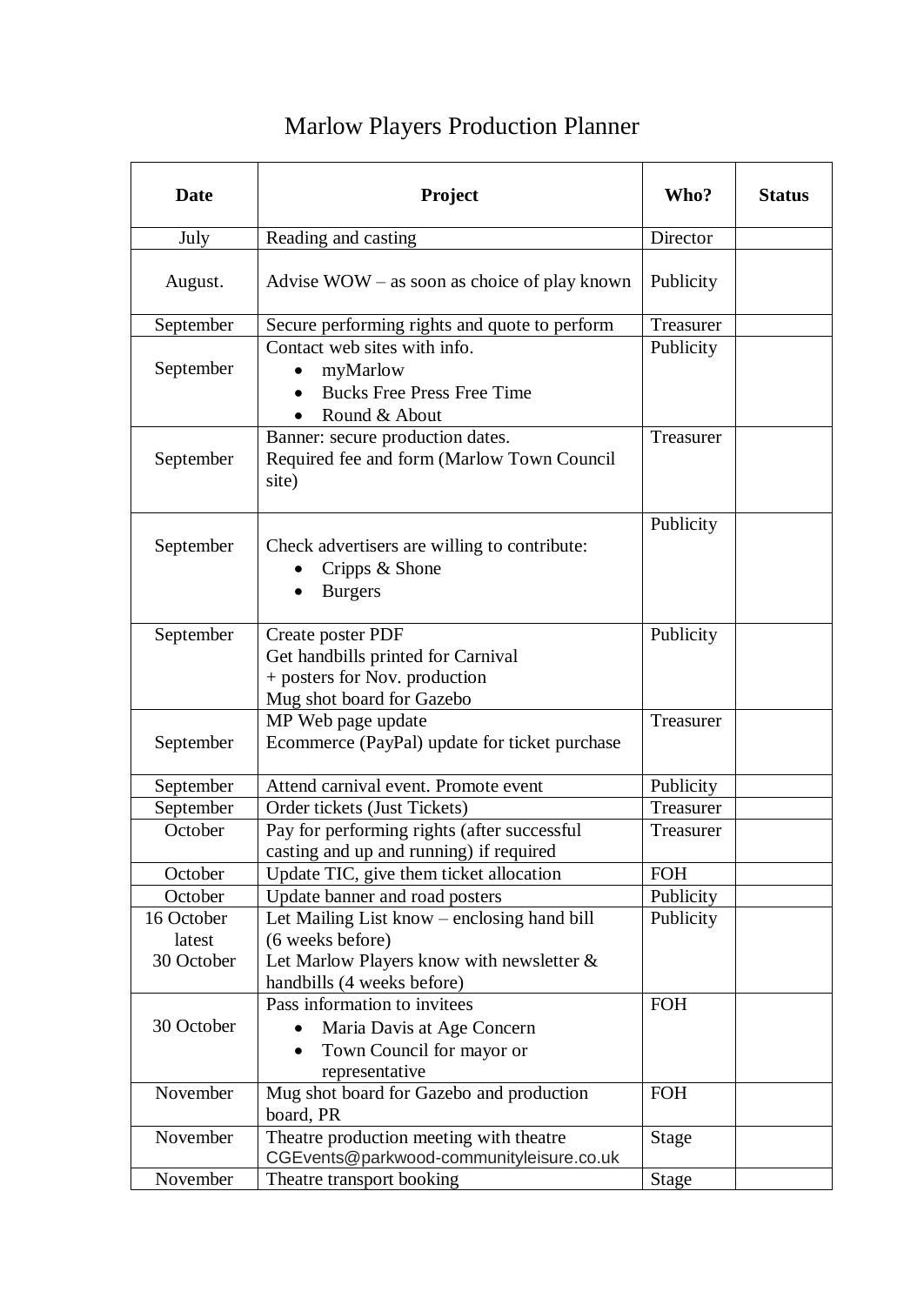|              | MarlowFM Radio                                                              | Publicity |
|--------------|-----------------------------------------------------------------------------|-----------|
| November     | lilleymitchell@gmail.com                                                    |           |
|              | Radio Berkshire                                                             |           |
|              | (2 weeks before)                                                            |           |
|              |                                                                             | Publicity |
|              | Poster distribution                                                         |           |
|              |                                                                             |           |
| 30 October   | 40 – High Wycombe Council                                                   |           |
| 30 October   | 6 – Marlow Council                                                          |           |
| 30 October   | 4 - Marlow Community Associate                                              |           |
| 30 October   | 1 poster $\&$ handbills - Marlow TIC                                        |           |
|              |                                                                             |           |
| 30 October   | 15 – Wycombe Library                                                        |           |
|              |                                                                             |           |
| 30 October   | $10$ – Reading Library                                                      |           |
| 10 November  | $30 - \text{Marlow shops}$                                                  |           |
|              |                                                                             |           |
| 30 October   |                                                                             |           |
|              | 5 – Marlow Publicity Boards                                                 |           |
| 30 October   |                                                                             |           |
|              | Cast asked to distribute posters                                            |           |
|              |                                                                             |           |
|              |                                                                             | Publicity |
|              | <b>Marlow Tourist Office</b>                                                |           |
|              |                                                                             |           |
| 20-26 Nov    | Double check booking - made a year in advance<br>Dress window (full window) |           |
|              |                                                                             |           |
|              |                                                                             | Publicity |
|              | Marlow Library                                                              |           |
|              |                                                                             |           |
|              | Double check booking – made a year in advance                               |           |
| 14-28 Nov.   | Dress library boards                                                        |           |
|              |                                                                             |           |
|              | <u>Newspapers – Newsletters always sent to press</u>                        | Publicity |
|              |                                                                             |           |
|              | First publicity article provided by director                                |           |
|              | Let Bucks Free Freetime listing know                                        |           |
| Late October | Request BFP critic                                                          |           |
|              | Sort out photographers - BFP & Maidenhead                                   |           |
|              | Advertiser                                                                  |           |
|              | Hand out handbills in Marlow in the High Street                             | Publicity |
| November     | - team required.                                                            |           |
| November     | Handbills passed to Court Garden                                            | Publicity |
|              | External 'above the line'                                                   | Publicity |
| November     | Place Road side Boards<br>$\bullet$                                         |           |
|              | Banner distributed around Marlow                                            |           |
|              | Court Garden                                                                |           |
| November     | Create and produce programme                                                |           |